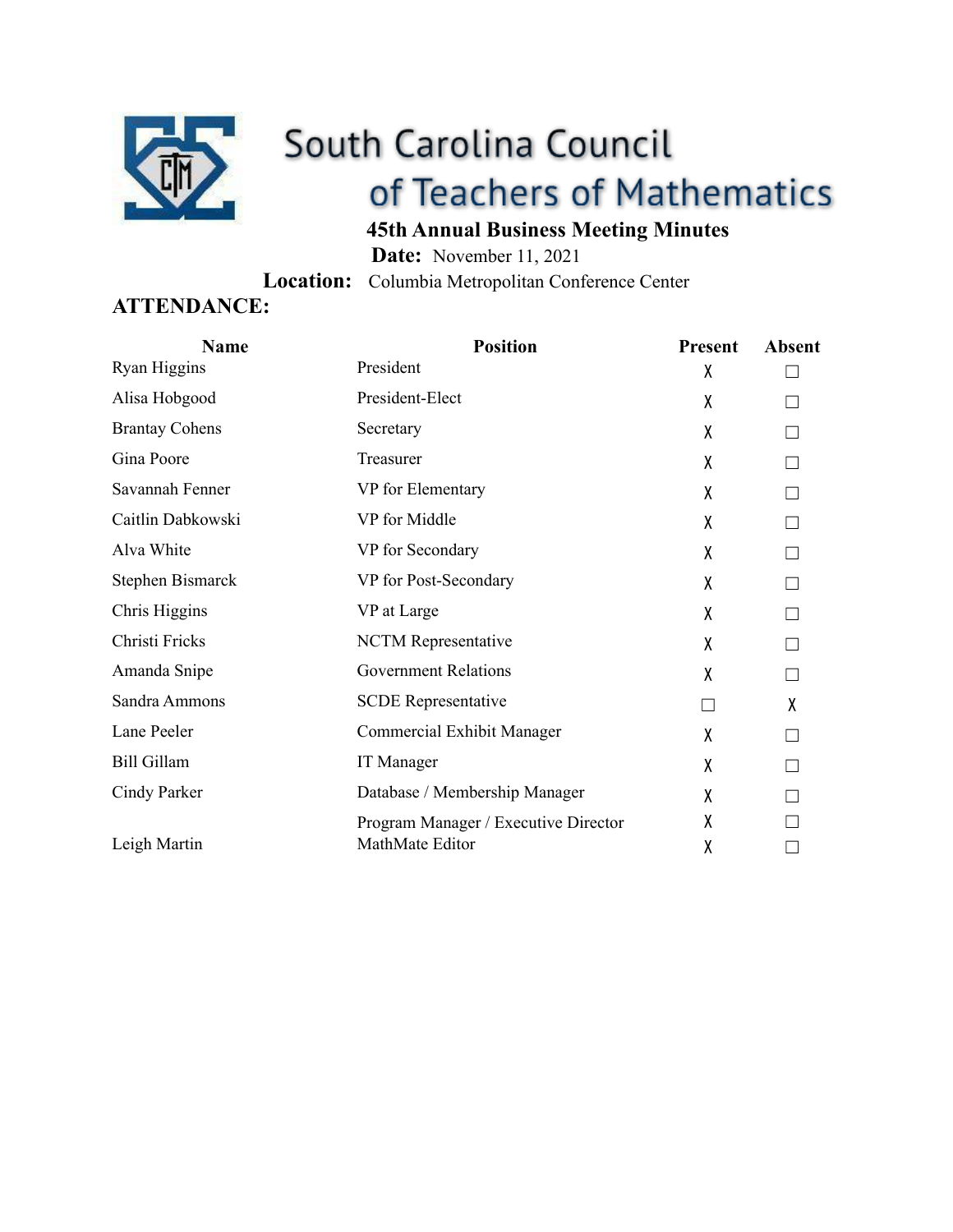#### **I.** Call to Order **Ryan Higgins**

The 45<sup>th</sup> Annual Business Meeting was called to order with the reminder that the minutes have been posted online for viewing.

### **II.** Secretary's Report – approval of the minutes **Brantay Cohens**

A motion was made by Alisa Hobgood to approve the minutes with Chris Higgins seconding the motion. The motion was carried unanimously.

#### **III. Treasurer's Report Gina Dunn**

The treasurer's report was presented by Gina Poore. It was presented that a 50% deposit was made for the 2022, 2023, and 2025 conferences. The checking account balance is \$40,800 and savings account balance is \$40,700.

# **IV.** Recognition of Committee Chairs & SCCTM Officers Ryan Higgins

All committee chairs were recognized for their contributions.

### **V. Award and Grant Scholarship Committee Reports:**

**Educator's Scholarship Stephen Bismarck Stephen Bismarck** 

There were no applicants for the 2021 Educator's Scholarship.

#### **Pre-Service Teacher Scholarship Awards Stephen Bismarck**

The SCCTM Preservice Scholarship was awarded to Sara Price.

# **Presidential Awardees Alisa Hobgood Alisa Hobgood**

The 2021 SC PAEMST State awardees are Tami Broomall, Tammy Joiner, Kathy Rothberg and Yvonne Strange. The 2021 SC PAEMST finalist are John Hostetler II and Katherine Thompson

# **Teacher Grant Awards Alisa Hobgood**

2021 Teacher Grant Awardees are April Layfield and Angela last name needed .

#### **VI. SCCTM Outstanding Contribution to Math Education Award Bernard Frost** The SCCTM **Outstanding Contribution to Mathematics Award** honors one or more mathematics educators. Recipients are recognized for their contribution in one or more of the following areas.

- Contribution to SCCTM and other professional organizations;
- Classroom teaching, instruction, and/or assessment;
- Curriculum design, presentations, a program development;

### **Start Time:** 4:16 PM **End Time:** 4:47 PM